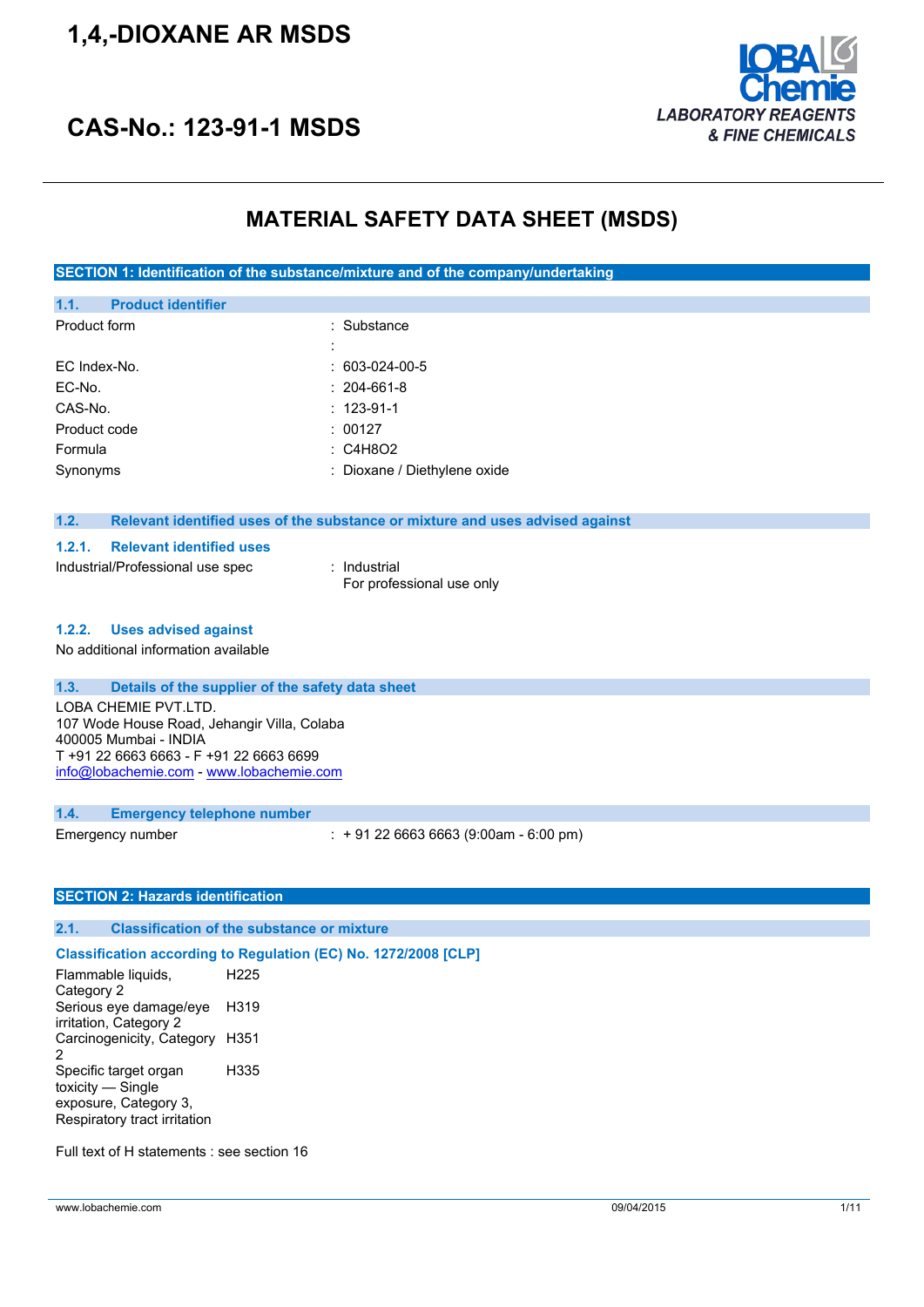#### **Classification according to Directive 67/548/EEC [DSD] or 1999/45/EC [DPD]**

Carc.Cat.3; R40 F; R11 Xi; R36/37 R19 R66 Full text of R-phrases: see section 16

#### **Adverse physicochemical, human health and environmental effects** No additional information available



#### **2.3. Other hazards**

No additional information available

## **SECTION 3: Composition/information on ingredients 3.1. Substances** Name : 1,4,-DIOXANE AR CAS-No. : 123-91-1 EC-No. : 204-661-8 EC Index-No. : 603-024-00-5

Full text of R- and H-statements: see section 16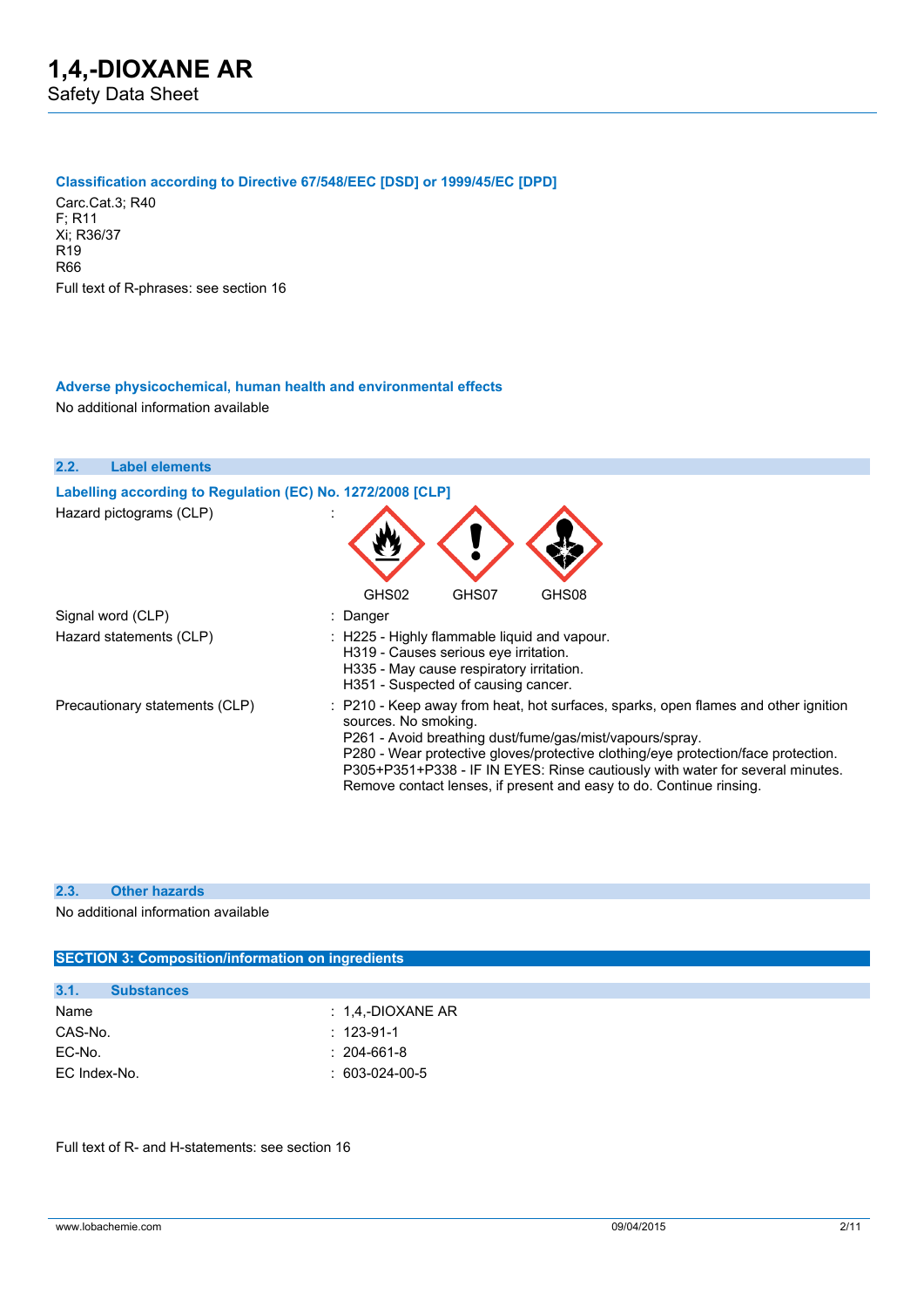Safety Data Sheet

### **3.2. Mixtures**

Not applicable

| <b>SECTION 4: First aid measures</b>                                |                                                                                                                                                                                                        |
|---------------------------------------------------------------------|--------------------------------------------------------------------------------------------------------------------------------------------------------------------------------------------------------|
| 4.1.<br><b>Description of first aid measures</b>                    |                                                                                                                                                                                                        |
| First-aid measures general                                          | : Suspected of causing cancer.                                                                                                                                                                         |
| First-aid measures after inhalation                                 | : Remove person to fresh air and keep comfortable for breathing. Call a POISON<br>CENTER/doctor if you feel unwell.                                                                                    |
| First-aid measures after skin contact                               | : Rinse skin with water/shower. Take off immediately all contaminated clothing.<br>Repeated exposure may cause skin dryness or cracking.                                                               |
| First-aid measures after eye contact                                | Rinse cautiously with water for several minutes. Remove contact lenses, if present<br>and easy to do. Continue rinsing. If eye irritation persists: Get medical<br>advice/attention.                   |
| First-aid measures after ingestion                                  | : Rinse mouth out with water. If you feel unwell, seek medical advice.                                                                                                                                 |
| 4.2.<br>Most important symptoms and effects, both acute and delayed |                                                                                                                                                                                                        |
| Symptoms/effects after inhalation                                   | : May cause respiratory irritation.                                                                                                                                                                    |
| Symptoms/effects after eye contact                                  | : Causes serious eye irritation.                                                                                                                                                                       |
| 4.3.                                                                | Indication of any immediate medical attention and special treatment needed                                                                                                                             |
| Treat symptomatically.                                              |                                                                                                                                                                                                        |
| <b>SECTION 5: Firefighting measures</b>                             |                                                                                                                                                                                                        |
| 5.1.<br><b>Extinguishing media</b>                                  |                                                                                                                                                                                                        |
| Suitable extinguishing media                                        | : dry chemical powder, alcohol-resistant foam, carbon dioxide (CO2).                                                                                                                                   |
| Unsuitable extinguishing media                                      | : Do not use a heavy water stream.                                                                                                                                                                     |
|                                                                     |                                                                                                                                                                                                        |
| 5.2.<br>Special hazards arising from the substance or mixture       |                                                                                                                                                                                                        |
| Fire hazard                                                         | : Highly flammable liquid and vapour.                                                                                                                                                                  |
| Explosion hazard                                                    | : May form flammable/explosive vapour-air mixture. Heat may build pressure,<br>rupturing closed containers, spreading fire and increasing risk of burns and injuries.<br>May form explosive peroxides. |
| 5.3.<br><b>Advice for firefighters</b>                              |                                                                                                                                                                                                        |
| Firefighting instructions                                           | : DO NOT fight fire when fire reaches explosives. Evacuate area.                                                                                                                                       |
| <b>SECTION 6: Accidental release measures</b>                       |                                                                                                                                                                                                        |
| 6.1.                                                                | Personal precautions, protective equipment and emergency procedures                                                                                                                                    |
|                                                                     | : Remove ignition sources. Use special care to avoid static electric charges. No open                                                                                                                  |
| General measures                                                    | flames. No smoking.                                                                                                                                                                                    |
| 6.1.1.<br>For non-emergency personnel                               |                                                                                                                                                                                                        |
| <b>Emergency procedures</b>                                         | : Evacuate unnecessary personnel.                                                                                                                                                                      |
| 6.1.2.<br>For emergency responders                                  |                                                                                                                                                                                                        |
| Protective equipment                                                | : Use personal protective equipment as required.                                                                                                                                                       |
| <b>Emergency procedures</b>                                         | : Stop release.                                                                                                                                                                                        |
| 6.2.<br><b>Environmental precautions</b>                            |                                                                                                                                                                                                        |
| Avoid release to the environment.                                   |                                                                                                                                                                                                        |
| Methods and material for containment and cleaning up<br>6.3.        |                                                                                                                                                                                                        |
| Methods for cleaning up                                             | : Collect spillage. On land, sweep or shovel into suitable containers. Soak up spills<br>with inert solids, such as clay or diatomaceous earth as soon as possible.                                    |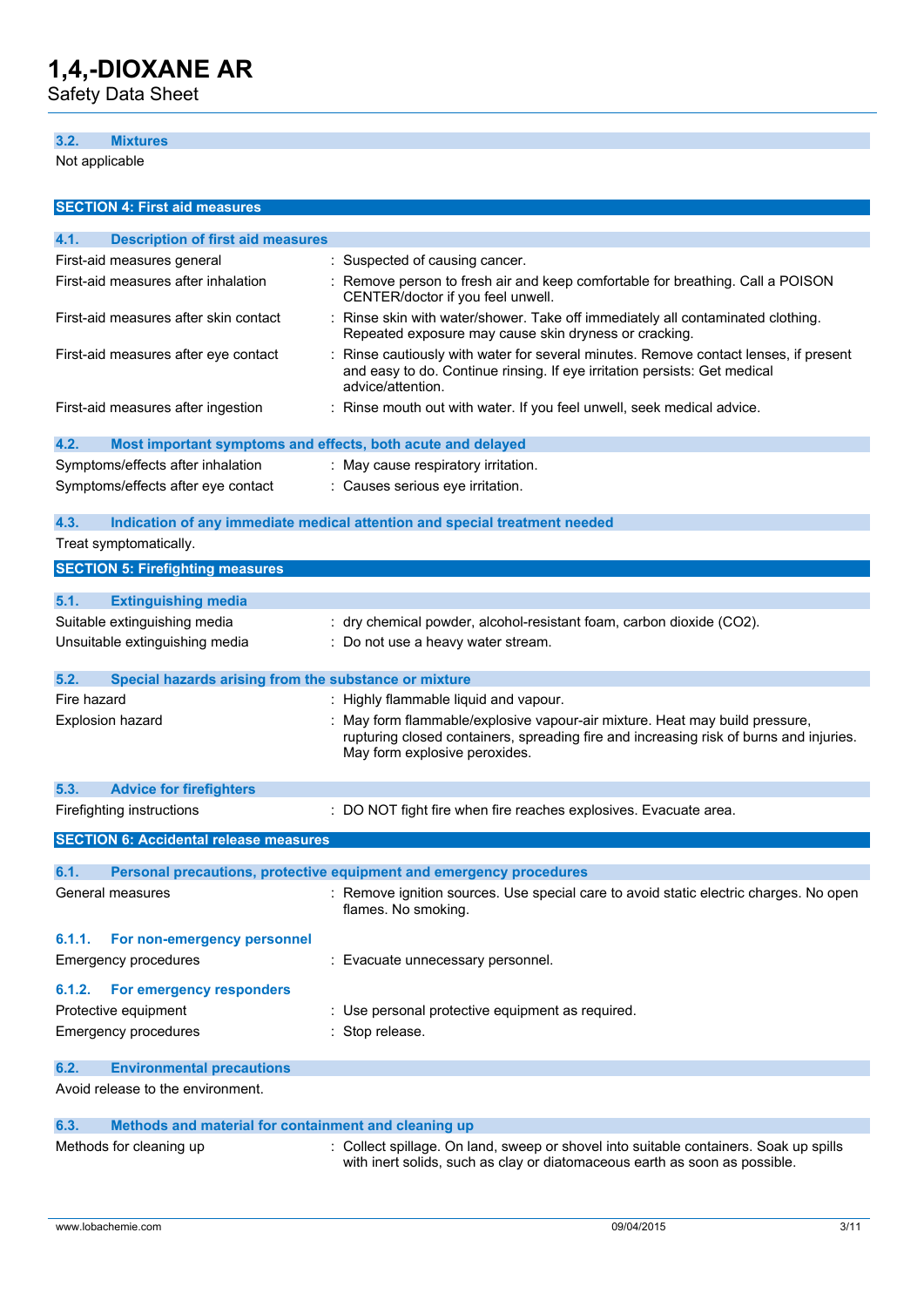Safety Data Sheet

| <b>Reference to other sections</b><br>6.4.                                                                                                                                                                                                                                                                                                                                   |                                                                                                                                                                                                   |  |  |  |
|------------------------------------------------------------------------------------------------------------------------------------------------------------------------------------------------------------------------------------------------------------------------------------------------------------------------------------------------------------------------------|---------------------------------------------------------------------------------------------------------------------------------------------------------------------------------------------------|--|--|--|
| No additional information available                                                                                                                                                                                                                                                                                                                                          |                                                                                                                                                                                                   |  |  |  |
| <b>SECTION 7: Handling and storage</b>                                                                                                                                                                                                                                                                                                                                       |                                                                                                                                                                                                   |  |  |  |
|                                                                                                                                                                                                                                                                                                                                                                              |                                                                                                                                                                                                   |  |  |  |
| 7.1.<br><b>Precautions for safe handling</b>                                                                                                                                                                                                                                                                                                                                 |                                                                                                                                                                                                   |  |  |  |
| Additional hazards when processed                                                                                                                                                                                                                                                                                                                                            | : Handle empty containers with care because residual vapours are flammable.<br>Hazardous waste due to potential risk of explosion.                                                                |  |  |  |
| : No open flames. No smoking. Use only non-sparking tools. Obtain special<br>Precautions for safe handling<br>instructions before use. Do not handle until all safety precautions have been read<br>and understood. Avoid breathing dust/fume/gas/mist/vapours/spray. Use only<br>outdoors or in a well-ventilated area. Keep away from sources of ignition - No<br>smoking. |                                                                                                                                                                                                   |  |  |  |
| Hygiene measures                                                                                                                                                                                                                                                                                                                                                             | : Wash hands, forearms and face thoroughly after handling.                                                                                                                                        |  |  |  |
| <b>Conditions for safe storage, including any incompatibilities</b><br>7.2.                                                                                                                                                                                                                                                                                                  |                                                                                                                                                                                                   |  |  |  |
| Technical measures                                                                                                                                                                                                                                                                                                                                                           | : Proper grounding procedures to avoid static electricity should be followed.<br>Ground/bond container and receiving equipment. Use explosion-proof<br>electrical/ventilating/lighting equipment. |  |  |  |
| Storage conditions                                                                                                                                                                                                                                                                                                                                                           | : Keep in fireproof place. Keep container tightly closed.                                                                                                                                         |  |  |  |
| Incompatible products                                                                                                                                                                                                                                                                                                                                                        | : Oxidizing agent.                                                                                                                                                                                |  |  |  |
| Incompatible materials                                                                                                                                                                                                                                                                                                                                                       | : Heat sources.                                                                                                                                                                                   |  |  |  |
| 7.3.<br><b>Specific end use(s)</b>                                                                                                                                                                                                                                                                                                                                           |                                                                                                                                                                                                   |  |  |  |
| No additional information available                                                                                                                                                                                                                                                                                                                                          |                                                                                                                                                                                                   |  |  |  |
| <b>SECTION 8: Exposure controls/personal protection</b>                                                                                                                                                                                                                                                                                                                      |                                                                                                                                                                                                   |  |  |  |
|                                                                                                                                                                                                                                                                                                                                                                              |                                                                                                                                                                                                   |  |  |  |

**8.1. Control parameters**

No additional information available

| 8.2.<br><b>Exposure controls</b>                              |                                                                    |  |
|---------------------------------------------------------------|--------------------------------------------------------------------|--|
| Hand protection                                               | : protective gloves                                                |  |
| Eye protection                                                | : Chemical goggles or safety glasses                               |  |
| Skin and body protection                                      | : Wear fire/flame resistant/retardant clothing.                    |  |
| Respiratory protection                                        | : [In case of inadequate ventilation] wear respiratory protection. |  |
| <b>SECTION 9: Physical and chemical properties</b>            |                                                                    |  |
| 9.1.<br>Information on basic physical and chemical properties |                                                                    |  |
| Physical state                                                | : Liquid                                                           |  |
| Colour                                                        | : Clear Colorless.                                                 |  |
| Odour                                                         | : faint ether-like odor.                                           |  |
| Odour threshold                                               | : No data available                                                |  |
| рH                                                            | $: 6 - 8$                                                          |  |
| Relative evaporation rate (butylacetate=1) : 2.7              |                                                                    |  |
| Melting point                                                 | : 10 - 12 $^{\circ}$ C                                             |  |
|                                                               |                                                                    |  |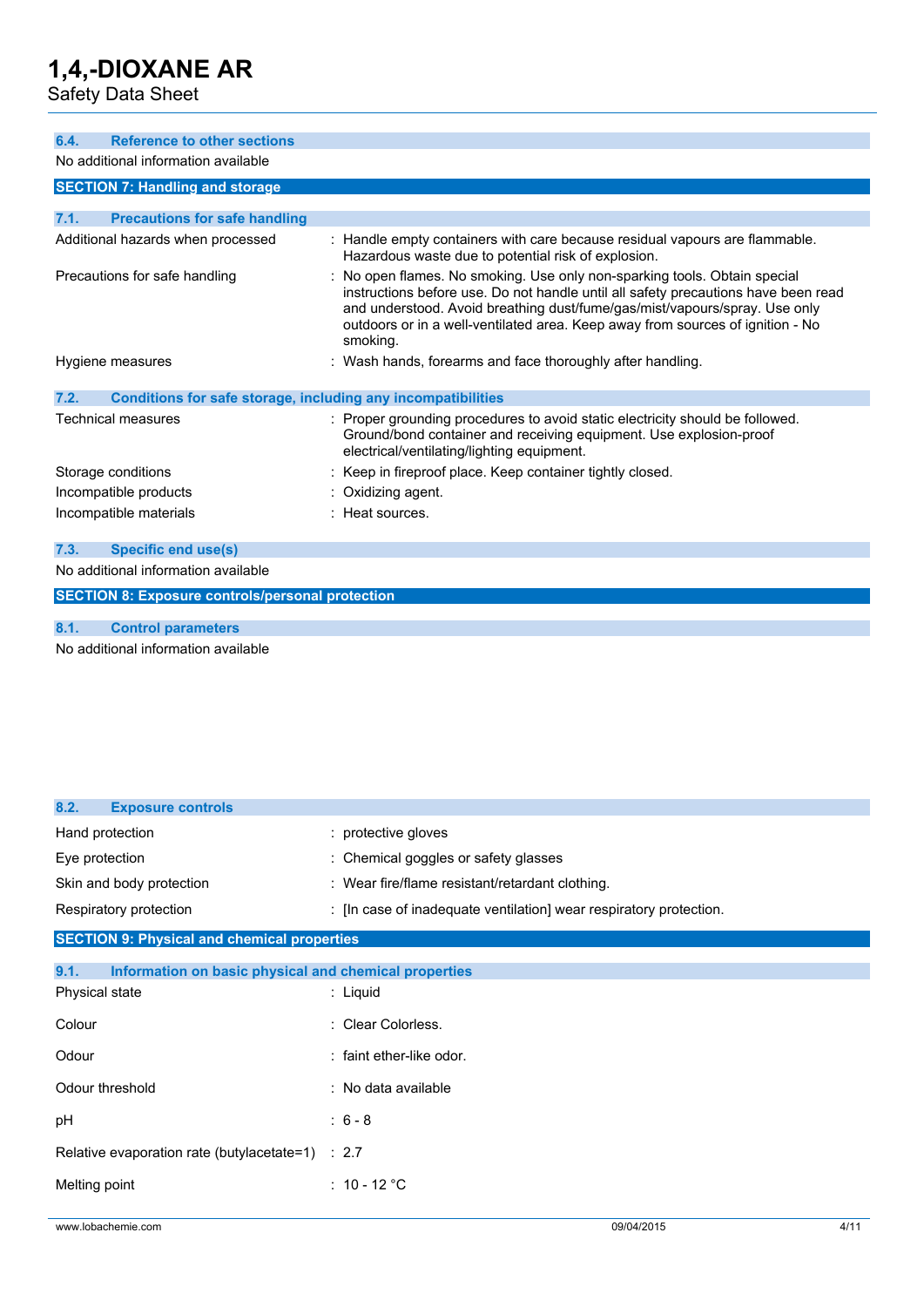Safety Data Sheet

| Freezing point                                | : No data available                                         |
|-----------------------------------------------|-------------------------------------------------------------|
| Boiling point                                 | : $100 - 102 °C$                                            |
| Flash point                                   | : $12 °C$                                                   |
| Auto-ignition temperature                     | : $180 °C$                                                  |
| Decomposition temperature                     | : No data available                                         |
| Flammability (solid, gas)                     | : Flammable<br>Highly flammable liquid and vapour.          |
| Vapour pressure                               | : 36 hPa at 20 °C                                           |
| Relative vapour density at 20 °C              | : 3.03                                                      |
| Relative density                              | : No data available                                         |
| Density<br>Relative gas density<br>Solubility | : $1.03$ g/cm <sup>3</sup><br>: 3.04<br>: No data available |
| Log Pow                                       | $: -0.27$                                                   |
| Viscosity, kinematic                          | : No data available                                         |
| Viscosity, dynamic                            | : No data available                                         |
| <b>Explosive properties</b>                   | : May form explosive peroxides.                             |
| Oxidising properties                          | : No data available                                         |
| <b>Explosive limits</b>                       | : 0.02 - 0.22 vol %                                         |

#### **9.2. Other information**

No additional information available

## **SECTION 10: Stability and reactivity**

### **10.1. Reactivity**

No additional information available

#### **10.2. Chemical stability**

Highly flammable liquid and vapour. May form flammable/explosive vapour-air mixture.

#### **10.3. Possibility of hazardous reactions**

Reacts vigorously with strong oxidizers and acids.

#### **10.4. Conditions to avoid**

Open flame. Direct sunlight. Heat. Sparks. Overheating.

#### **10.5. Incompatible materials**

Oxidizing agent.

### **10.6. Hazardous decomposition products**

May release flammable gases. May form explosive peroxides.

### **SECTION 11: Toxicological information**

## **11.1. Information on toxicological effects**

Acute toxicity : Not classified

www.lobachemie.com 09/04/2015 5/11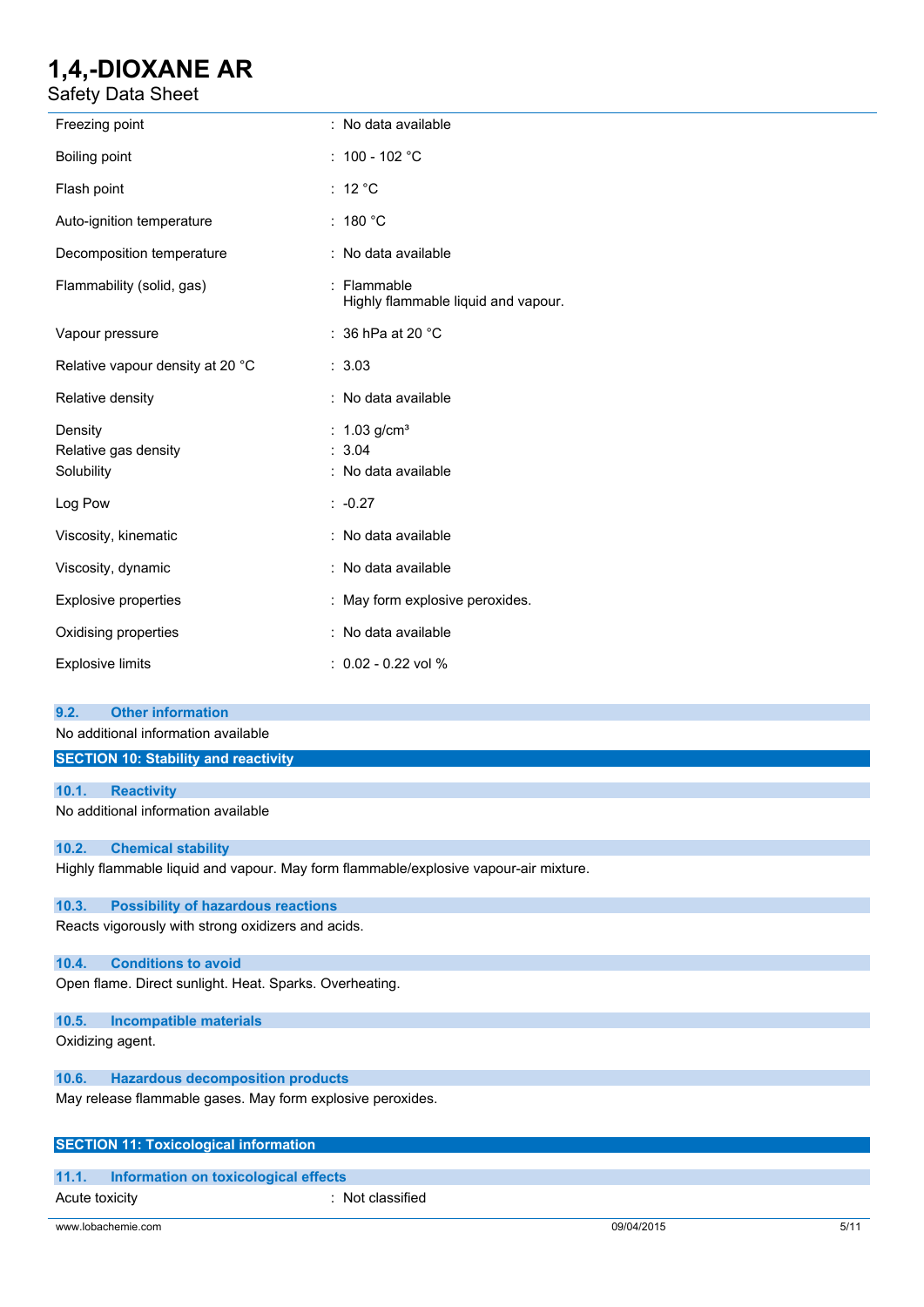| Skin corrosion/irritation         | : Not classified<br>$pH: 6 - 8$                         |
|-----------------------------------|---------------------------------------------------------|
| Additional information            | : Repeated exposure may cause skin dryness or cracking. |
| Serious eye damage/irritation     | : Causes serious eye irritation.<br>$pH: 6 - 8$         |
| Respiratory or skin sensitisation | : Not classified                                        |
| Germ cell mutagenicity            | : Not classified                                        |
| Carcinogenicity                   | : Suspected of causing cancer.                          |
| Reproductive toxicity             | : Not classified                                        |
| STOT-single exposure              | : May cause respiratory irritation.                     |
| STOT-repeated exposure            | : Not classified                                        |
| Aspiration hazard                 | : Not classified                                        |

### **SECTION 12: Ecological information**

# **12.1. Toxicity**

No additional information available

# **12.2. Persistence and degradability**

## No additional information available

| 12.3.   | <b>Bioaccumulative potential</b> |         |
|---------|----------------------------------|---------|
|         | $1,4,-$ DIOXANE AR (123-91-1)    |         |
| Log Pow |                                  | $-0.27$ |

#### **12.4. Mobility in soil**

No additional information available

### **12.5. Results of PBT and vPvB assessment**

No additional information available

### **12.6. Other adverse effects**

No additional information available

### **SECTION 13: Disposal considerations**

#### **13.1. Waste treatment methods** Product/Packaging disposal : Dispose of contents/container to hazardous or special waste collection point, in

recommendations accordance with local, regional, national and/or international regulation.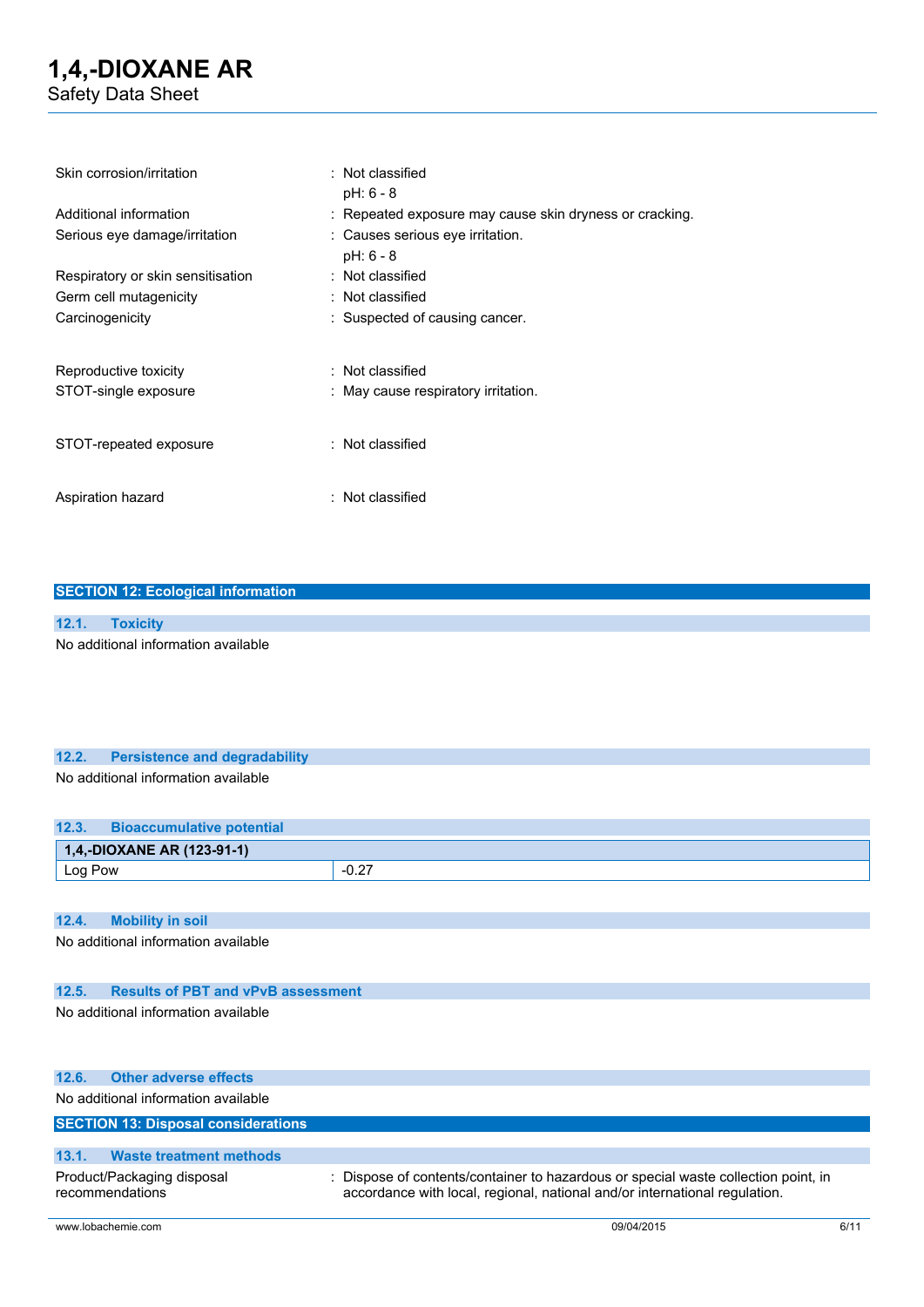Safety Data Sheet

Additional information : Handle empty containers with care because residual vapours are flammable. Hazardous waste due to potential risk of explosion.

### **SECTION 14: Transport information**

In accordance with ADR / RID / IMDG / IATA / ADN

| 14.1.<br><b>UN number</b>                  |                                                 |
|--------------------------------------------|-------------------------------------------------|
| UN-No. (ADR)                               | : 1165                                          |
| UN-No. (IMDG)                              | : 1165                                          |
| UN-No. (IATA)                              | : 1165                                          |
| UN-No. (ADN)                               | : 1165                                          |
| UN-No. (RID)                               | : 1165                                          |
|                                            |                                                 |
| 14.2.<br><b>UN proper shipping name</b>    |                                                 |
| Proper Shipping Name (ADR)                 | : DIOXANE                                       |
| Proper Shipping Name (IMDG)                | : DIOXANE                                       |
| Proper Shipping Name (IATA)                | : Dioxane                                       |
| Proper Shipping Name (ADN)                 | : DIOXANE                                       |
| Proper Shipping Name (RID)                 | : DIOXANE                                       |
| Transport document description (ADR)       | : UN 1165 DIOXANE, 3, II, (D/E)                 |
| Transport document description (IMDG)      | : UN 1165 DIOXANE, 3, II (12 $^{\circ}$ C c.c.) |
| Transport document description (IATA)      | : UN 1165 Dioxane, 3, II                        |
| Transport document description (ADN)       | : UN 1165 DIOXANE, 3, II                        |
| Transport document description (RID)       | : UN 1165 DIOXANE, 3, II                        |
|                                            |                                                 |
| 14.3.<br><b>Transport hazard class(es)</b> |                                                 |
| <b>ADR</b>                                 |                                                 |
| Transport hazard class(es) (ADR)           | $\therefore$ 3                                  |
| Danger labels (ADR)                        | : 3                                             |
|                                            |                                                 |
|                                            |                                                 |
|                                            |                                                 |
|                                            |                                                 |
|                                            |                                                 |

#### **IMDG**

Transport hazard class(es) (IMDG) : 3 Danger labels (IMDG)  $\qquad \qquad$  : 3

## **IATA**

Transport hazard class(es) (IATA) : 3 Hazard labels (IATA) : 3

:



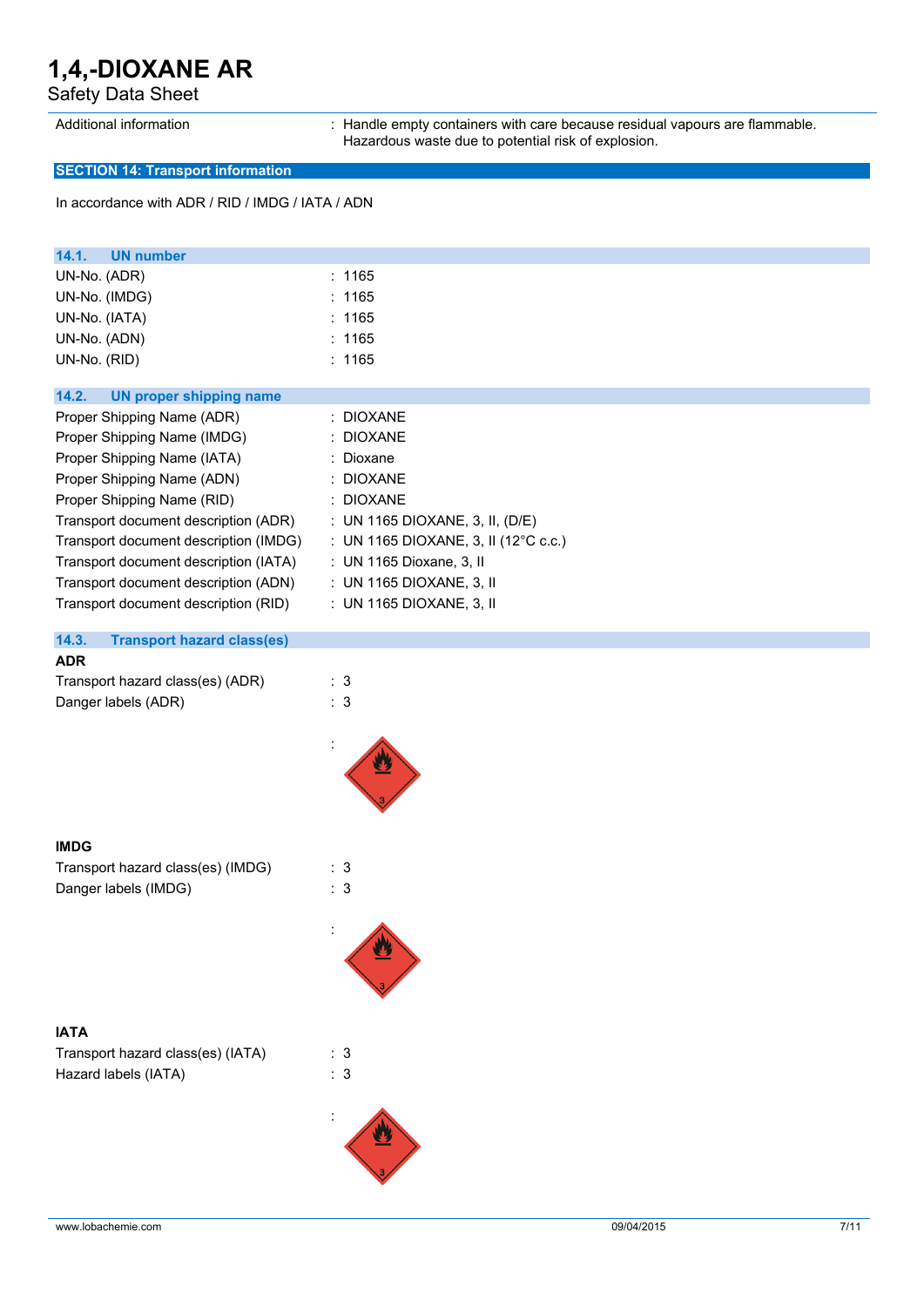Safety Data Sheet

| <b>ADN</b>                            |                                          |
|---------------------------------------|------------------------------------------|
| Transport hazard class(es) (ADN)      | : 3                                      |
| Danger labels (ADN)                   | $\therefore$ 3                           |
|                                       |                                          |
|                                       |                                          |
| <b>RID</b>                            |                                          |
| Transport hazard class(es) (RID)      | : 3                                      |
| Danger labels (RID)                   | $\therefore$ 3                           |
|                                       |                                          |
|                                       |                                          |
| 14.4.<br><b>Packing group</b>         |                                          |
| Packing group (ADR)                   | $\therefore$ $\blacksquare$              |
| Packing group (IMDG)                  | $\therefore$ II                          |
| Packing group (IATA)                  | $\therefore$ II                          |
| Packing group (ADN)                   | $\therefore$ 11                          |
| Packing group (RID)                   | $\therefore$ H                           |
| <b>Environmental hazards</b><br>14.5. |                                          |
| Dangerous for the environment         | : No                                     |
| Marine pollutant                      | : No                                     |
| Other information                     | : No supplementary information available |
|                                       |                                          |

|  | 14.6. |  | <b>Special precautions for user</b> |  |  |
|--|-------|--|-------------------------------------|--|--|
|--|-------|--|-------------------------------------|--|--|

### **- Overland transport**

| Classification code (ADR)                                      |           | : F1                |
|----------------------------------------------------------------|-----------|---------------------|
| Limited quantities (ADR)                                       |           | : 11                |
| Excepted quantities (ADR)                                      |           | $E$ F2              |
| Packing instructions (ADR)                                     |           | : P001, IBC02, R001 |
| Mixed packing provisions (ADR)                                 |           | MP19                |
| Portable tank and bulk container<br>instructions (ADR)         |           | : T4                |
| Portable tank and bulk container special<br>provisions (ADR)   |           | $:$ TP1             |
| Tank code (ADR)                                                |           | : LGBF              |
| Vehicle for tank carriage                                      |           | : FL                |
| Transport category (ADR)                                       | $\cdot$ 2 |                     |
| Special provisions for carriage - Operation : S2, S20<br>(ADR) |           |                     |
| Hazard identification number (Kemler No.)                      |           | :33                 |
| Orange plates                                                  |           | <b>33</b>           |
|                                                                |           | 1165                |
| Tunnel restriction code (ADR)                                  |           | D/E                 |
| EAC code                                                       |           | $\cdot$ 2YF         |
|                                                                |           |                     |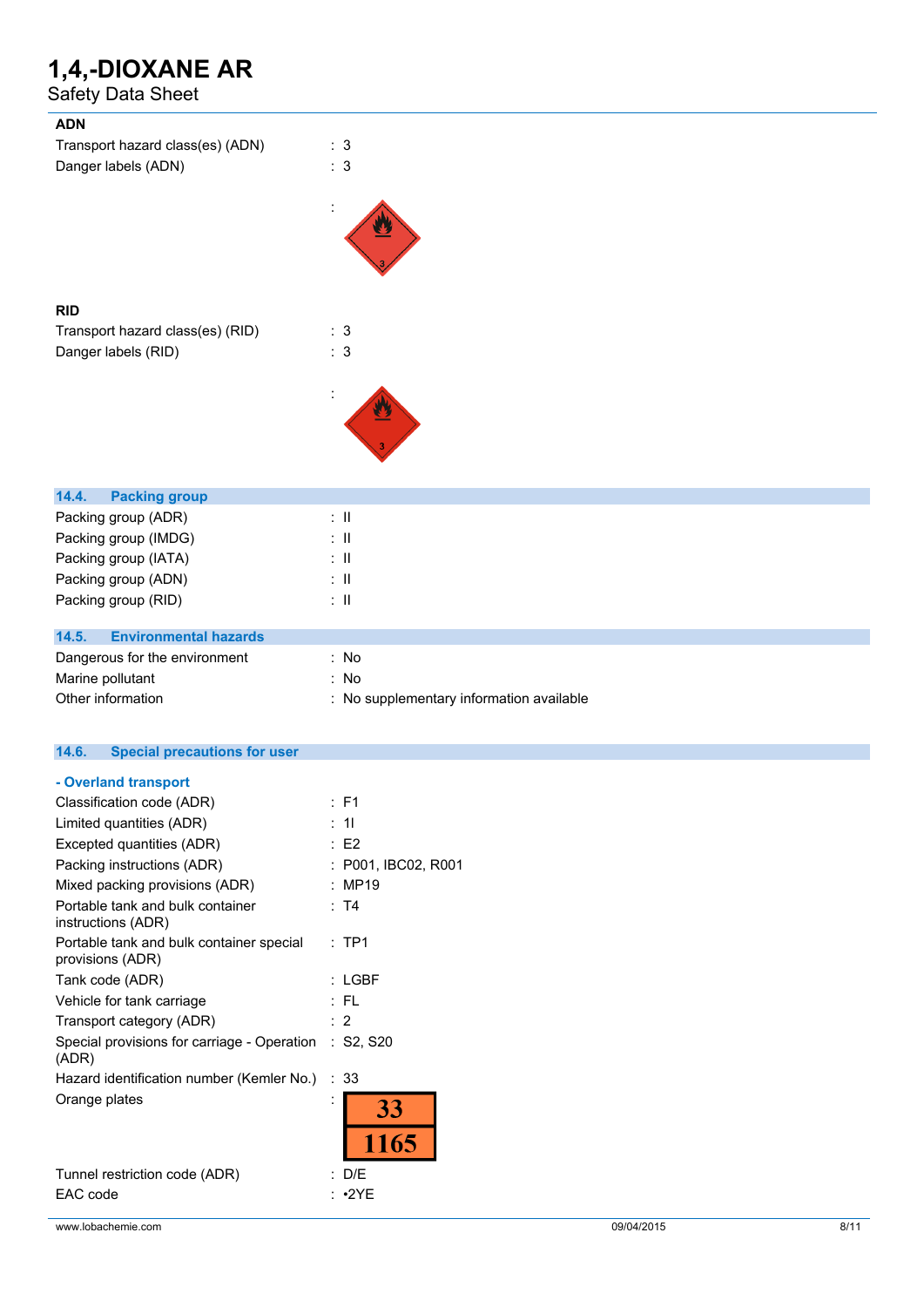Safety Data Sheet

| - Transport by sea                                           |                       |
|--------------------------------------------------------------|-----------------------|
| Limited quantities (IMDG)                                    | : 1 L                 |
| Excepted quantities (IMDG)                                   | E2                    |
| Packing instructions (IMDG)                                  | : P001                |
| IBC packing instructions (IMDG)                              | : IBCO2               |
| Tank instructions (IMDG)                                     | : T4                  |
| Tank special provisions (IMDG)                               | :TP1                  |
| EmS-No. (Fire)                                               | $: F-E$               |
| EmS-No. (Spillage)                                           | $: S-D$               |
| Stowage category (IMDG)                                      | : B                   |
| Flash point (IMDG)                                           | : $12^{\circ}$ C c.c. |
| MFAG-No                                                      | : 127                 |
| - Air transport                                              |                       |
| PCA Excepted quantities (IATA)                               | : E2                  |
| PCA Limited quantities (IATA)                                | $:$ Y341              |
| PCA limited quantity max net quantity<br>(IATA)              | : 1L                  |
| PCA packing instructions (IATA)                              | : 353                 |
| PCA max net quantity (IATA)                                  | : 5L                  |
| CAO packing instructions (IATA)                              | : 364                 |
| CAO max net quantity (IATA)                                  | : 60L                 |
| ERG code (IATA)                                              | : 3L                  |
| - Inland waterway transport                                  |                       |
| Classification code (ADN)                                    | : F1                  |
| Limited quantities (ADN)                                     | : 1L                  |
| Excepted quantities (ADN)                                    | E2                    |
| Carriage permitted (ADN)                                     | ÷Т                    |
| Equipment required (ADN)                                     | $:$ PP, EX, A         |
| Ventilation (ADN)                                            | : VE01                |
| Number of blue cones/lights (ADN)                            | ÷.<br>1               |
| - Rail transport                                             |                       |
| Classification code (RID)                                    | $:$ F1                |
| Limited quantities (RID)                                     | : 11                  |
| Excepted quantities (RID)                                    | : E2                  |
| Packing instructions (RID)                                   | : P001, IBC02, R001   |
| Mixed packing provisions (RID)                               | <b>MP19</b>           |
| Portable tank and bulk container<br>instructions (RID)       | : T4                  |
| Portable tank and bulk container special<br>provisions (RID) | : TP1                 |
| Tank codes for RID tanks (RID)                               | $:$ LGBF              |
| Transport category (RID)                                     | 2                     |
| Colis express (express parcels) (RID)                        | $:$ CE7               |
| Hazard identification number (RID)                           | : 33                  |

**14.7. Transport in bulk according to Annex II of MARPOL 73/78 and the IBC Code** Not applicable

**SECTION 15: Regulatory information**

**15.1. Safety, health and environmental regulations/legislation specific for the substance or mixture**

**15.1.1. EU-Regulations**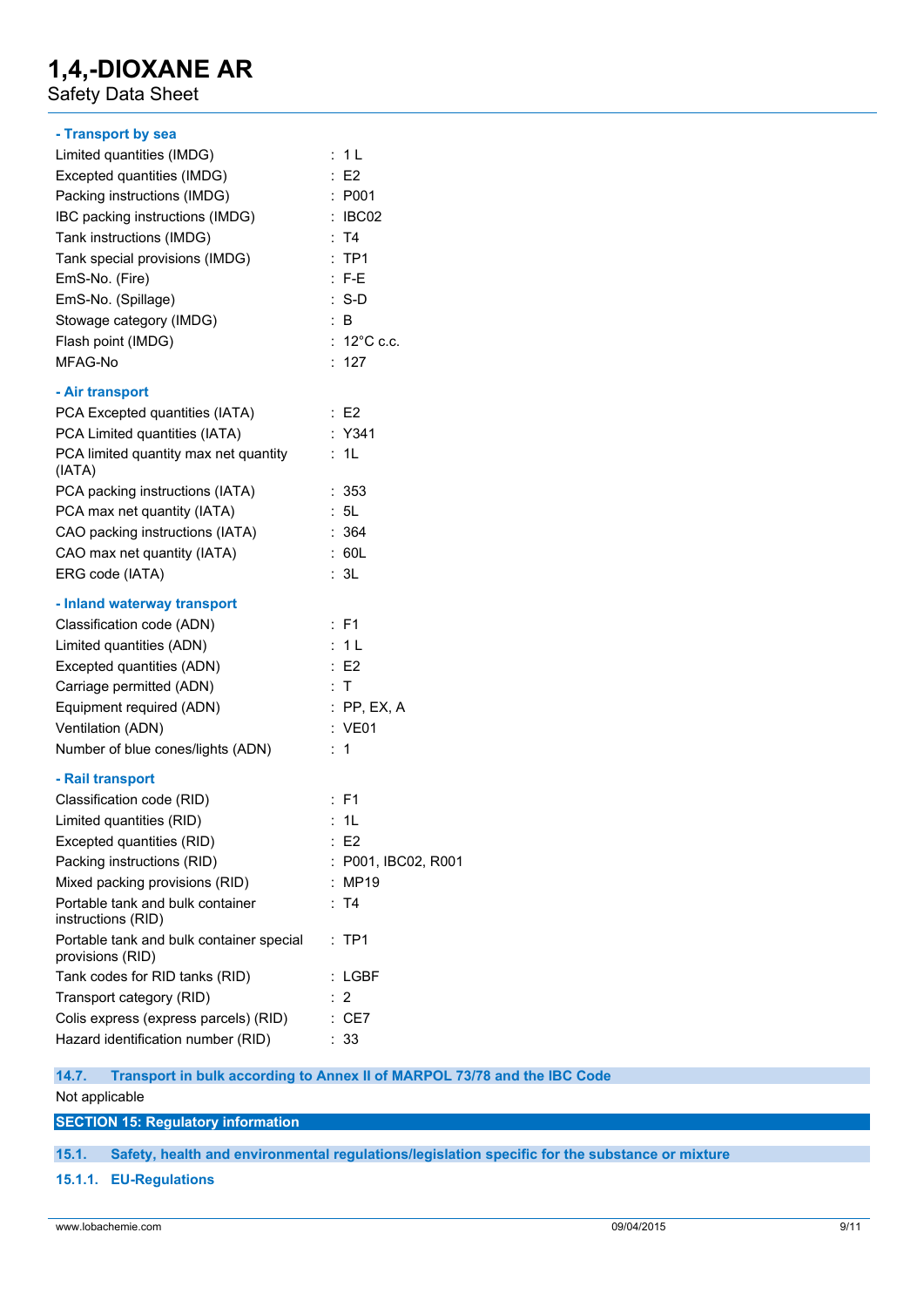## Safety Data Sheet

No REACH Annex XVII restrictions

- 1,4,-DIOXANE AR is not on the REACH Candidate List
- 1,4,-DIOXANE AR is not on the REACH Annex XIV List

#### **15.1.2. National regulations**

## **Germany**

| Reference to AwSV                                                                       | : Water hazard class (WGK) 2, significant hazard to water (Classification according to<br>AwSV; ID No. 86)                                   |
|-----------------------------------------------------------------------------------------|----------------------------------------------------------------------------------------------------------------------------------------------|
| 12th Ordinance Implementing the Federal<br>Immission Control Act - 12. BlmSchV          | : Is not subject of the 12. BlmSchV (Hazardous Incident Ordinance)                                                                           |
| <b>Netherlands</b>                                                                      |                                                                                                                                              |
| SZW-lijst van kankerverwekkende stoffen : 1,4,-DIOXANE AR is listed                     |                                                                                                                                              |
| SZW-lijst van mutagene stoffen                                                          | : The substance is not listed                                                                                                                |
| NIET-limitatieve lijst van voor de<br>voortplanting giftige stoffen - Borstvoeding      | : The substance is not listed                                                                                                                |
| NIET-limitatieve lijst van voor de<br>voortplanting giftige stoffen -<br>Vruchtbaarheid | : The substance is not listed                                                                                                                |
| NIET-limitatieve lijst van voor de<br>voortplanting giftige stoffen - Ontwikkeling      | : The substance is not listed                                                                                                                |
| <b>Denmark</b>                                                                          |                                                                                                                                              |
| Class for fire hazard                                                                   | $\therefore$ Class I-1                                                                                                                       |
| Store unit                                                                              | $: 1$ liter                                                                                                                                  |
| <b>Classification remarks</b>                                                           | : F <flam. 2="" liq.="">; Emergency management guidelines for the storage of flammable<br/>liquids must be followed</flam.>                  |
| Recommendations Danish Regulation                                                       | : Young people below the age of 18 years are not allowed to use the product                                                                  |
|                                                                                         | Pregnant/breastfeeding women working with the product must not be in direct<br>contact with the product                                      |
|                                                                                         | The requirements from the Danish Working Environment Authorities regarding work<br>with carcinogens must be followed during use and disposal |

# **15.2. Chemical safety assessment**

No additional information available

**SECTION 16: Other information**

Full text of R-, H- and EUH-statements:

| Carc. 2            | Carcinogenicity, Category 2                   |            |       |
|--------------------|-----------------------------------------------|------------|-------|
| Eve Irrit, 2       | Serious eye damage/eye irritation, Category 2 |            |       |
| Flam. Lig. 2       | Flammable liquids, Category 2                 |            |       |
| www.lobachemie.com |                                               | 09/04/2015 | 10/11 |